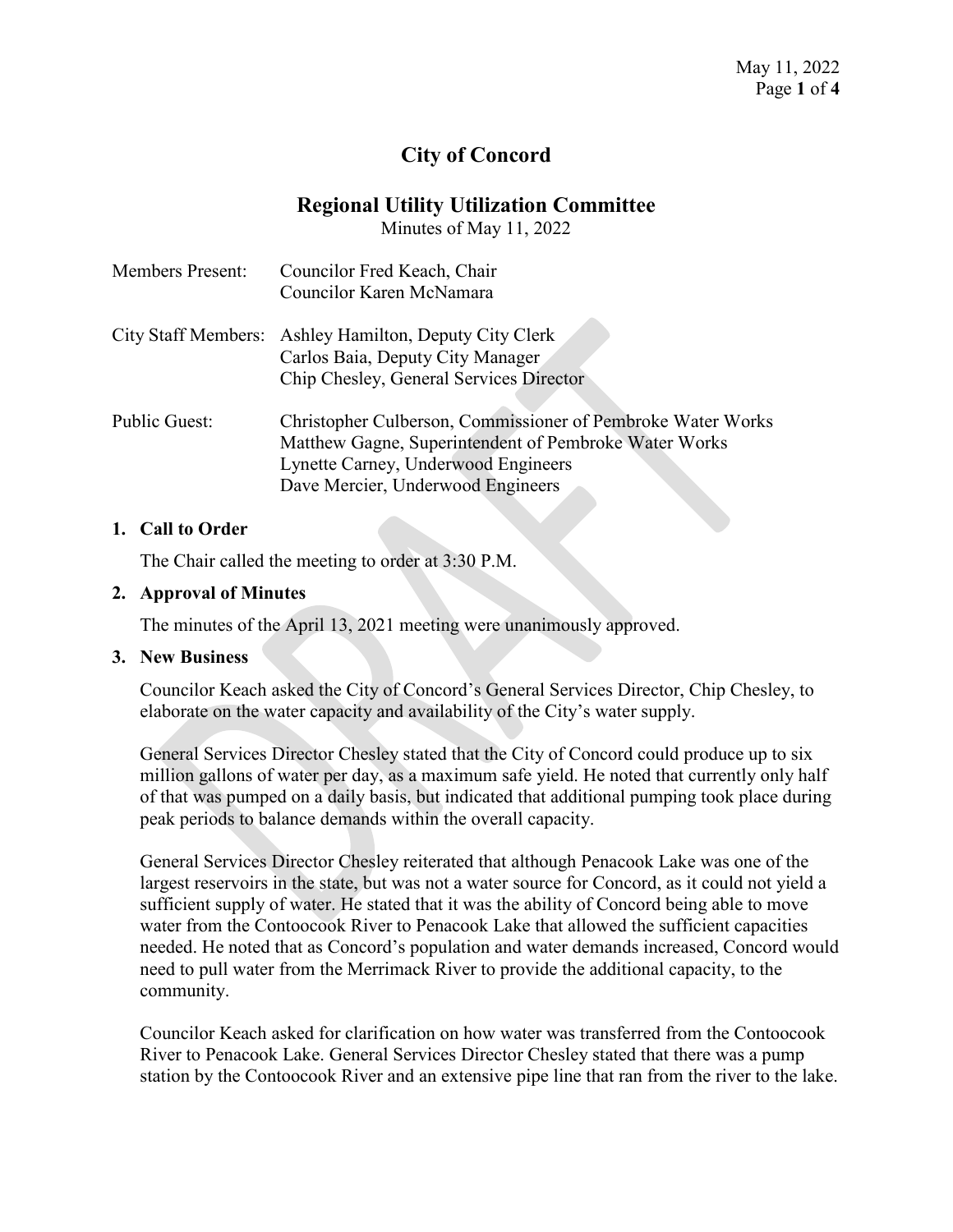Councilor Keach asked, as a follow up, if the State regulated the daily amount of water that could be taken from the river, to which General Services Director Chesley stated that currently Concord had a permit from the State. He indicated that there were new regulations being discussed by the State, that could limit daily throttle and withdrawals allowed from the Contoocook River, but noted that nothing has been changed, and Concord did not see any potential threats to current operations. He acknowledged that it remained a variable and was watching the rule process carefully and cautiously to ensure it did not impact the City's ability to meet demands. General Services Director Chesley reaffirmed that once Concord's population hit 55,000 people, connecting to the Merrimack River would adequately meet all capacity demands.

Christopher Culberson, Commissioner of Pembroke Water Works, stated that Pembroke Water Works operated five production wells in three locations in the Town of Pembroke, wells #2 and #3 were located on Route 3, along the southeastern shore of the Soucook River, near the Concord-Pembroke Town line. He noted that Pembroke Water Works serviced Pembroke, Allenstown, and a few residential homes in Hooksett.

Mr. Culberson stated that harmful man-made contaminants Perfluoroalkyl and Polyfluoroalkyl Substances (PFAS) had been detected above the State's allowable maximum contaminant level (MCL) in the Concord #2 and #3 wells, which had caused them to modify operation of the wellfield in attempt to reduce PFAS concentrations to below MCLs in the finished water. He noted that in an attempt to mitigate contamination of the wells, and comply with NHDES set levels, they lowered their flow rate, lost pump capacity, and had been at a reduced/blended capacity for 14 months, and were not sure how long they could preserve the wells and meet increased capacity demands.

Mr. Culberson stated that Pembroke Water Works and the Board had taken a proactive approach, and had been monitoring the issue for several years, prior to NHDES changing the regulations. He noted that in 2021, Underwood Engineering was hired to perform an evaluation of alternatives for PFAS mitigation. They evaluated four primary alternatives, reflecting that the least expensive option was making a connection to the City of Concord on Route 106 or at Route 93.

Dave Mercier and Lynnette Carney, from Underwood Engineers, explained, as a point of reference, that it would only take a single drop of water containing PFAS to contaminate an entire Olympic-sized swimming pool. They noted that the levels being discussed and monitored were at a much higher concentration per volume and could not be destroyed, and only the resin byproduct could go to the landfill. They acknowledged that it had been difficult to identify and track the contamination source.

Councilor McNamara asked if NHDES was supporting their efforts, to which Ms. Carney stated that, yes, funding was available, but that NHDES gave no direction on how to fix PFAS contamination. She noted that NHDES looked for the most cost-effective solution.

Mr. Culberson stated that water treatment was an option, but was not in practice due to their excellent natural sand filters and good ground water production. He noted that the water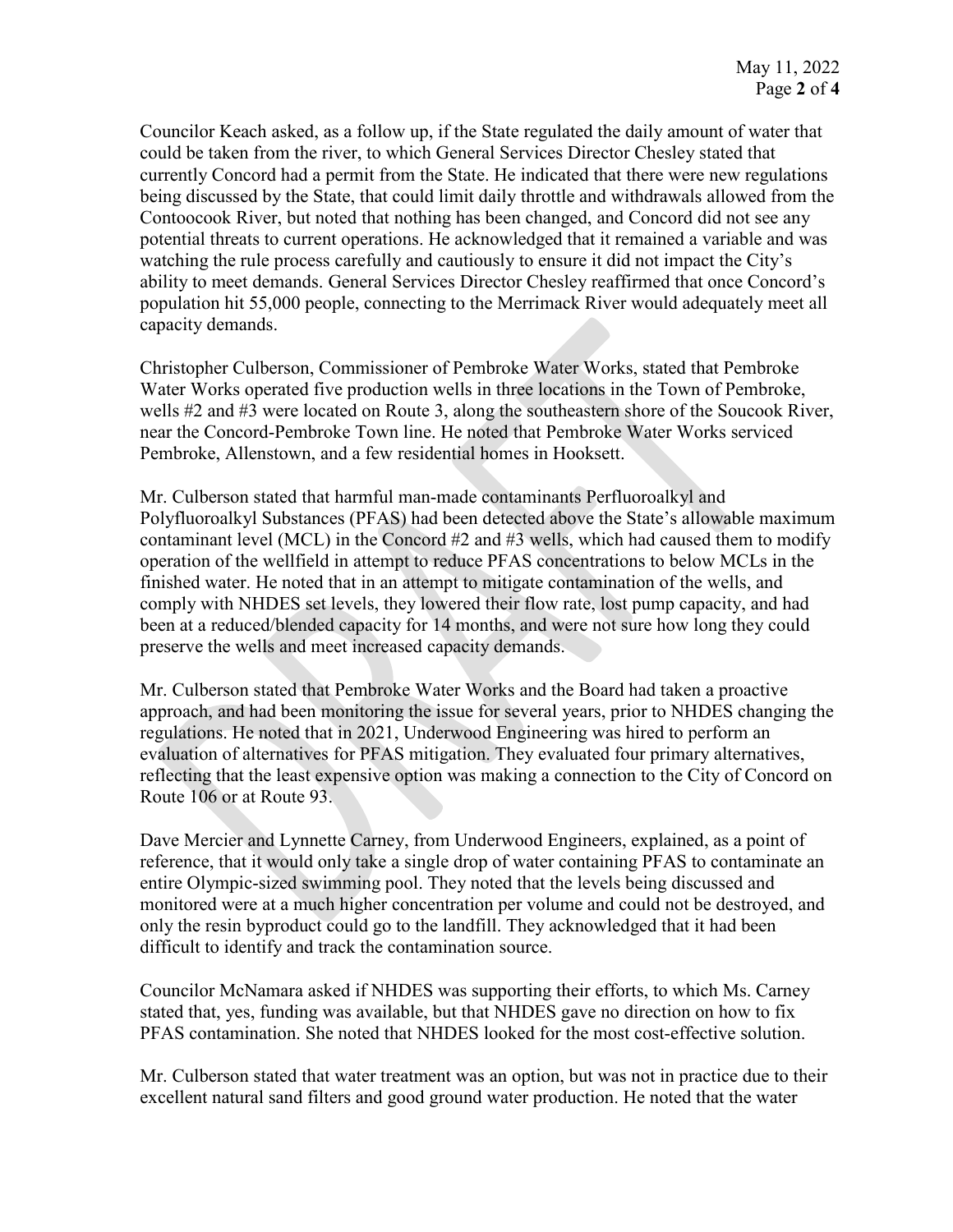treatment option required the new build of a water treatment plant. He stated that a connection to Concord was the easiest and most cost-effective solution to supplement and blend Concord water with their own production.

Deputy City Manager Development Baia asked for clarification on the costs associated with the other alternative options. Mr. Culberson stated that the approximate up-front cost to build a water treatment plant, was approximately \$18 million, which did not include operating costs.

Mr. Culberson stated that PFAS media could be removed from the water, but could not be destroyed. He stated that incineration was the only way to truly destroy the contaminants, but noted that no furnace existed yet, hot enough to burn it. He also noted that there was no real way to predict the flow of the contaminate plumes when in soluble water.

Deputy City Manager Development Baia asked for clarification on what the capacity request would be, to which Mr. Culberson stated that the peak demand range was approximately 600- 1,000 gallons per minute.

Councilor Keach asked, if approved, how would Pembroke Water Works prevent cross contamination. Matthew Gagne, Superintendent of Pembroke Water Works, stated that a booster pump station, at a different elevation to Concord, would be needed at the interconnect, as well as metering facilities, and check valves or a backflow prevention configuration, to ensure the water was on a one-way street.

Deputy City Manager Development Baia stated that in order to make a recommendation to Concord's City Council, Pembroke would need to flush out and provide a capacity range of water needed, giving a best- and worst-case scenarios. He noted that Concord had approximately 1,500 new housing units being considered, which would increase Concord's current capacity demands, and reduce available capacity.

Councilor Keach acknowledged that Pembroke's request was different from the one received from Bow, but noted that historically Concord did not want to give away any economic advantages to other communities. He stated that Concord's City Council would have the authority to decide, noting that he fully trusted and relied on City staff to propose a recommendation.

Deputy City Manager Development Baia stated that, if approved, the water would be paid for through an agreement. He noted that the requested source capacity range was an important component. Mr. Mercier stated that the max capacity demand needed would be approximately 25 percent of Concord's production.

Mr. Culberson asked the Committee if pursuing a connection with Concord was feasible or even an option. General Services Director Chesley acknowledged that Pembroke's situation was dynamic and stated his opinion that PFAS contamination was a huge threat. He reiterated his belief that Concord would be connecting to the Merrimack River in the future,